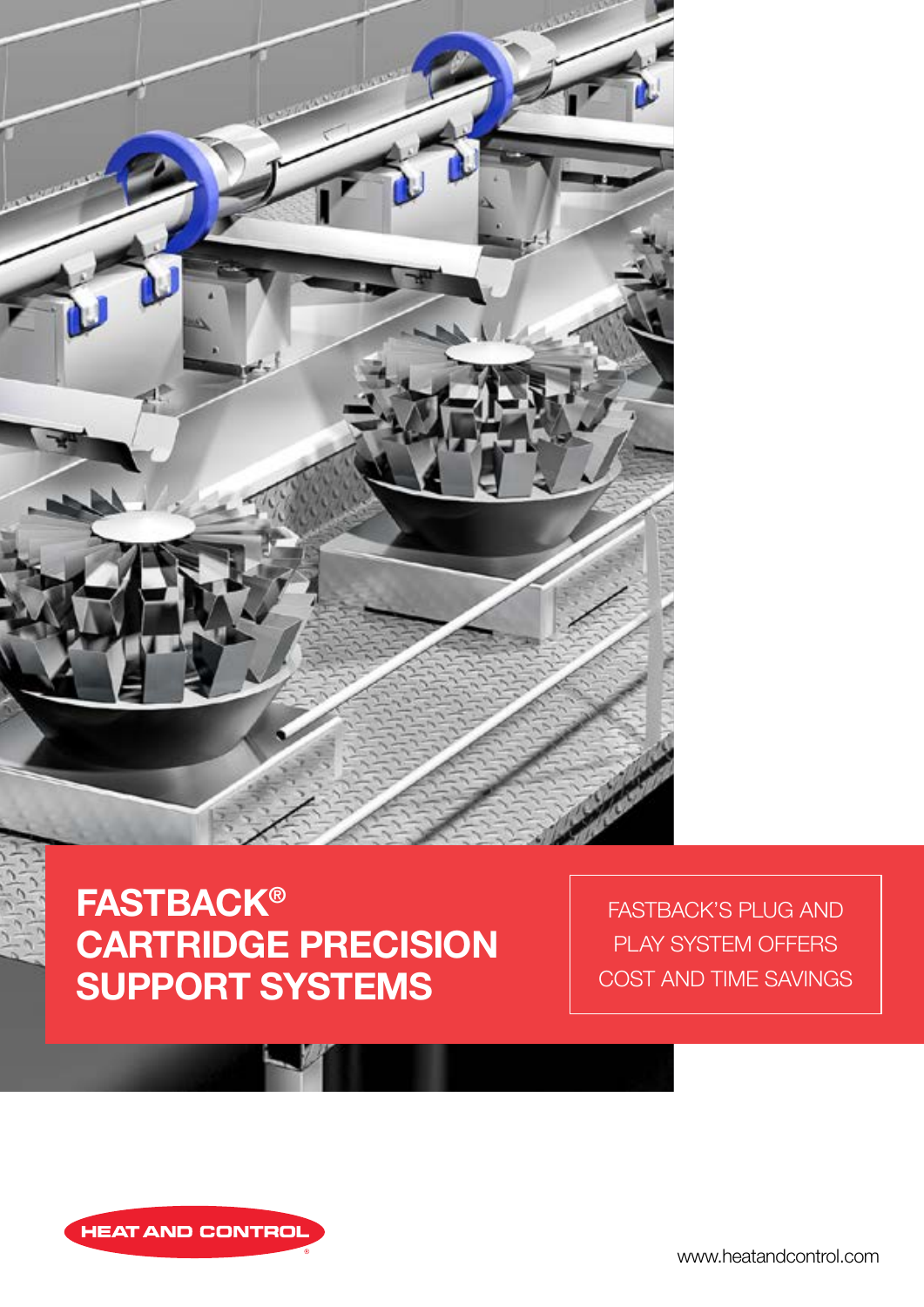### FASTBACK CARTRIDGE PRECISION SUPPORT SYSTEMS





# PERFORMANCE | QUALITY | VALUE

# SANITATION AND STANDARDS

The Cartridge PSS is compliant to American Meat Institute (AMI) principles of sanitary design. In summary, the ten AMI sanitary equipment design principles are:

- 1. Surfaces are cleanable to a microbiological level
- 2. Materials used in construction are compatible
- 3. Parts are accessible for inspection, maintenance, cleaning, and sanitation
- 4. Product or liquid does not collect
- 5. Hollow areas are hermitically sealed
- 6. Surfaces are niche-free
- 7. Operations are performed in a sanitary manner
- 8. Maintenance enclosures are hygienically designed
- 9. Other plant systems are hygienically compatible
- 10.Cleaning and sanitising protocols are validated

### **BENEFITS**

Purchasing the best processing equipment is an investment, and to offset the expense, manufacturers sometimes compromise and purchase generic supporting structures. However, the total expense of generic materials, installation, shipping, and delays may exceed any potential savings if the supporting structures do not align precisely with the equipment.

#### *Plug and play*

Avoid unexpected delays and costs– Cartridge PSS' pre-engineered, pre-wired modules ensure access platforms are a perfect fit to the FastBack system.

#### *Modular*

Reclaim the costly loss of production time commonly associated with traditional onsite-built support steel.

#### *Expandable*

Future-proof the support steel investment with easily expandable modular design as needed.

The FastBack Cartridge Precision Support System (Cartridge PSS) allows manufacturers to source cost-effective local access platforms while providing a pre-engineered, pre-wired, and prepiped modular support structure that is precisely aligned with FastBack distribution equipment. Use of local non-precision access platforms can reduce significantly total cost and commissioning and installation time.









# REDUCE TIME AND COST, NOT QUALITY